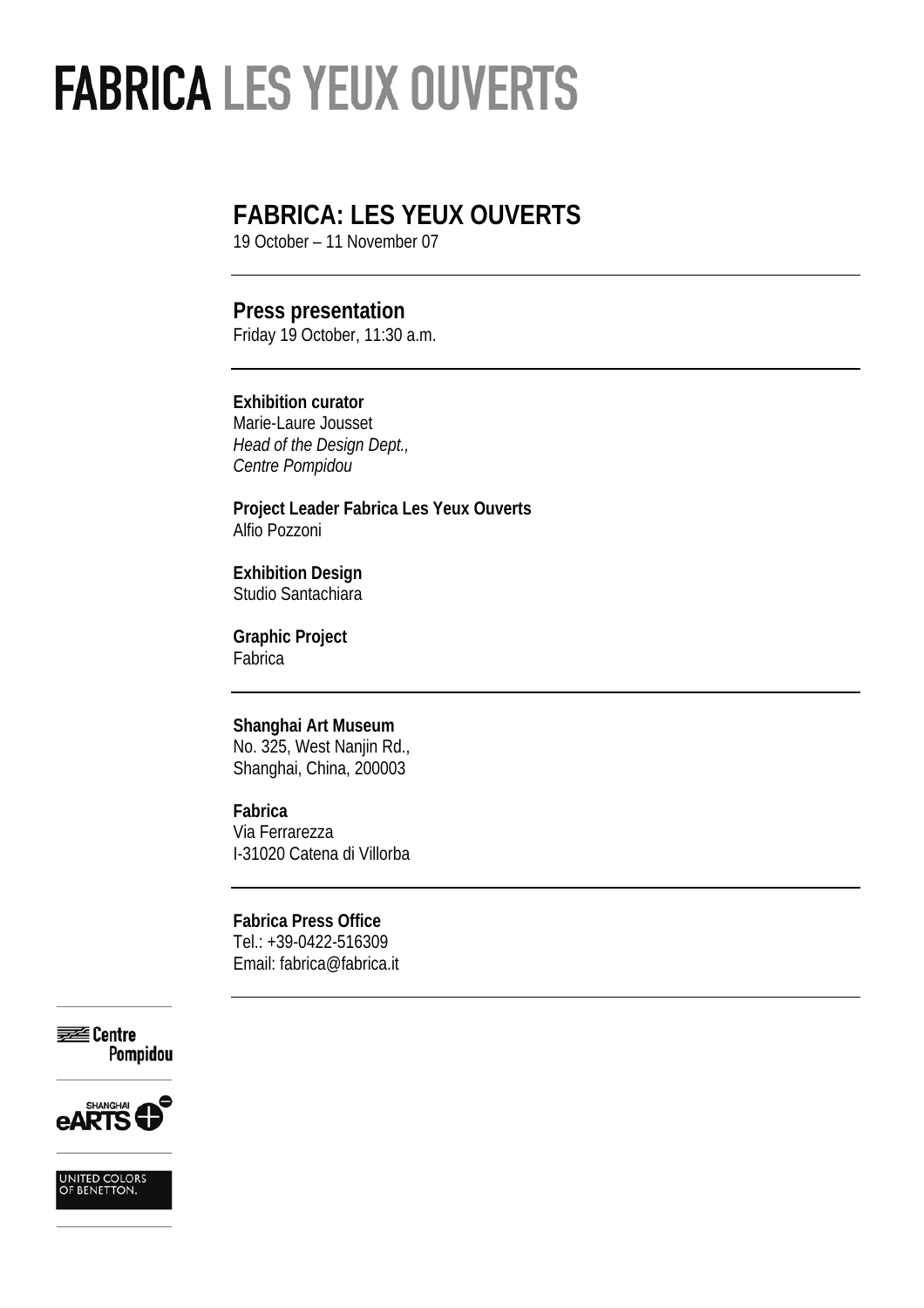## **Summary**

- 1. **Press release** p. 3
- 2. **Works on display** p. 4
- 3. **Press pictures** p. 9
- 4. **Useful info** p. 12

**Ezig** Centre<br>Pompidou



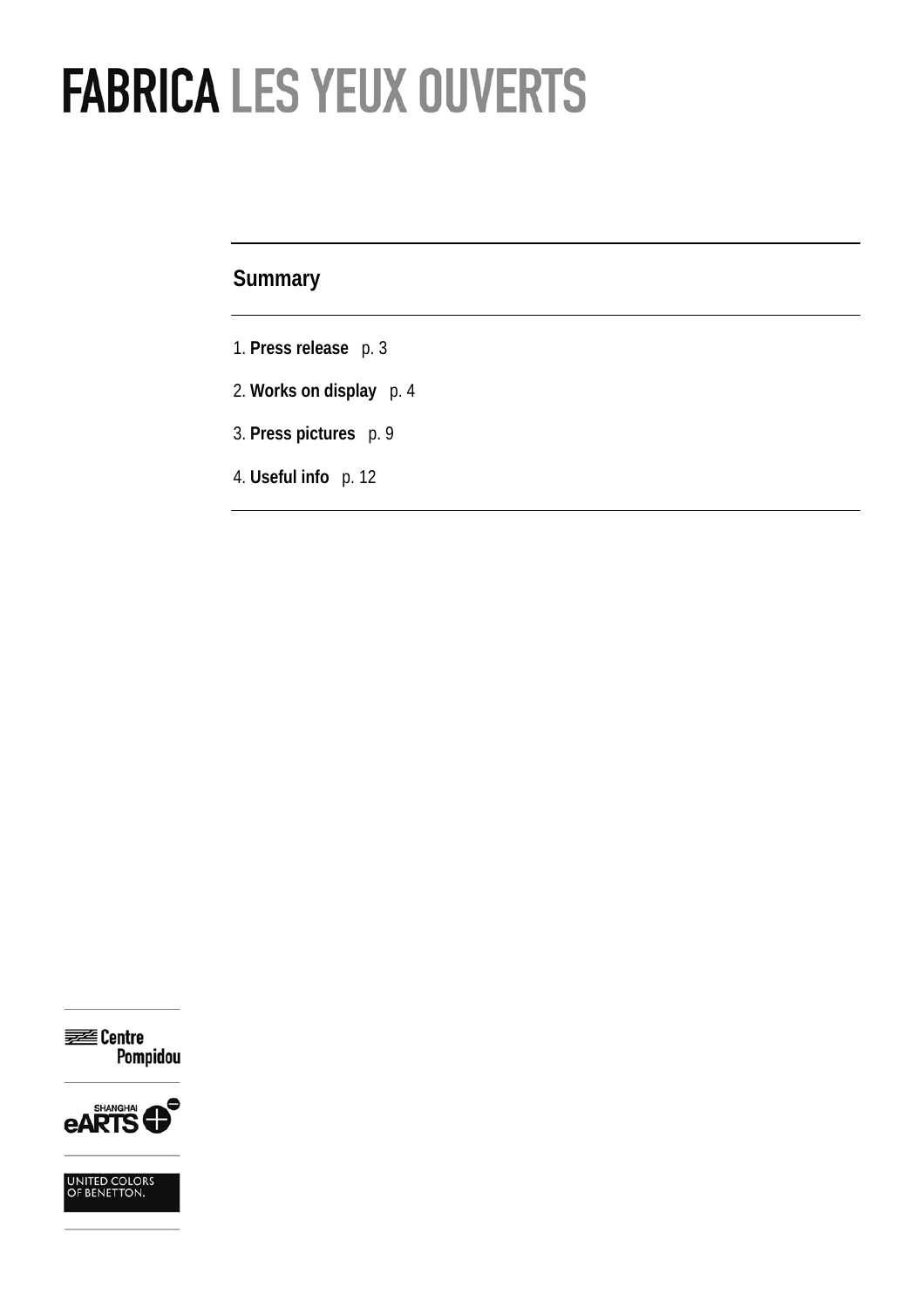1. **Press release** 

## **The Centre Pompidou's exhibition hosted at the Shanghai Art Museum FABRICA: LES YEUX OUVERTS 19 October – 11 November 2007**

The Centre Pompidou's *Fabrica: les yeux ouverts* exhibition goes to China following an invitation by the Shanghai Cultural Development Foundation. The exhibition will be open from 19 October to 11 November at the Shanghai Art Museum as part of the Shanghai eArts Festival. It thus continues on its journey which started in Paris in October 2006 and went on to the Milan Triennale in summer 2007.

"The Centre Pompidou was honoured to accept the Shanghai Cultural Development Foundation's invitation. The exhibition has already received many visitors in its previous locations. Visitors have appreciated the interactive universe, which invites them to participate in a sensorial experience allowing them to see through Fabrica's eyes, which are always focused on the rest of the world", says Marie-Laure Jousset, Head of the Centre Pompidou's Design Department and curator of the exhibition *Fabrica: les yeux ouverts*.

Housed in the rooms of the Shanghai Art Museum, dating back to the Twenties, the exhibition presents a panorama of the work done over the years by Fabrica, the Benetton Group's communication research centre. Visitors will see both documentary projects (Colors magazine and photo reportages) and experimental work (videos, visual communication, interactive installations where visitors can take an active part in the exhibition, thereby giving a personal contribution).

Fabrica is a centre for experimentation and innovation set up in 1994 by Luciano Benetton and Oliviero Toscani with the aim of combining "culture" and "industry" in an unprecedented experiment, exploiting the experience of a group which operates in over one hundred nations around the world. Based near Venice in Italy, in a historical architectural complex restored and enlarged by Tadao Ando, Fabrica offers one-year grants to young creative artists from all over the world so they can develop their projects – in fields such as graphics, films, industrial design, publishing, new media or photography – under the guidance of an international team of experts.

 $\equiv$  Centre Pompidou

> **HANGHA NRTS**

The *Fabrica: les yeux ouverts* exhibition's Far East tour continues in January when the Milan Triennale will host it in the area devoted to Italian design in Tokyo's Shiodomeitalia Creative Center.

October 2007 www.fabrica.it/shanghaipress www.centrepompidou.fr www.benettongroup.com/press

UNITED COLORS<br>OF BENETTON.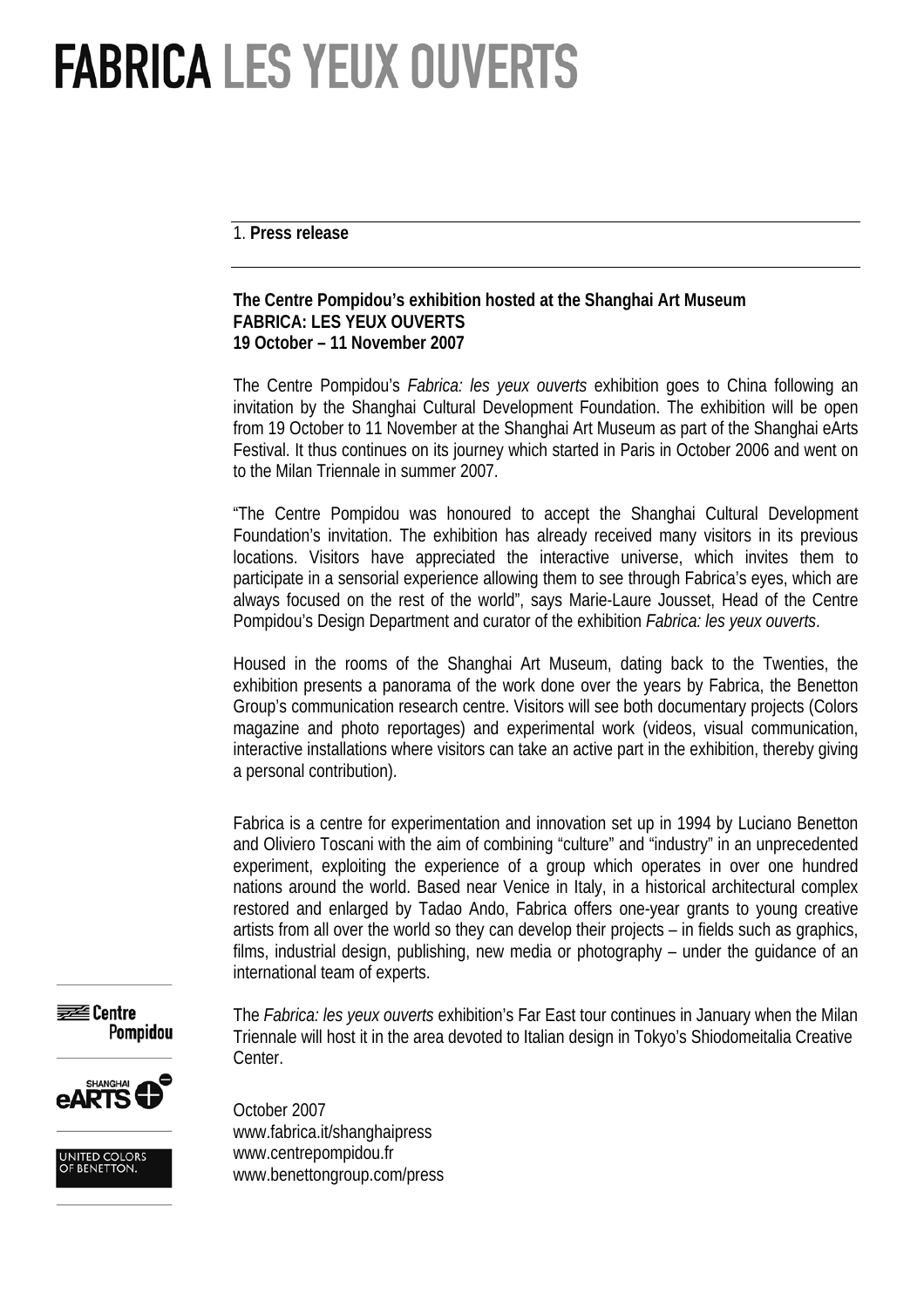## 2. **Works on display**

Spread over three areas, the exhibition *Fabrica: les yeux ouverts* offers the public an allround vision of the most significant projects realized by Fabrica during its existence. The exhibition is set up to allow a smooth transition from one project to the other and thus underscores the interdisciplinary nature of the various research activities.

Visitors can explore the documentary vocation of Fabrica with Colors Notebook, a project developed together with Reporters Without Borders and with I SEE, a group report by six young photographers in six large geographic areas of the world. This is followed by the interactive experience which presents the sensorial and cognitive experiments developed by the Fabrica teams (*Flipbook!, Get in Touch, Fabrica Virtuale, Evidence, We are the time. We are the famous* and *Stock Exchange of Visions*).

A large space is also given over to the core activity of Fabrica - visual communication: graphics, photography and video are the tools which Fabrica places at the service of its partners, which include various institutions and non-government organisations. The projects presented comprise two global advertising campaigns, *Violence* (2003) for the World Health Organisation, *Food for Life* (2003) for the World Food Programme and a series of selfportraits by students at Fabrica (*Selfportraits*).

## **Colors Notebook** (2006-2007)

## **Colors Magazine's editorial staff** (Italy)

Developed with Reporters Without Borders, Colors Notebook was published in April 2006. It was full of blank pages in order to give voice to those whose voice is never heard. Thirty thousand copies reached the farthest corners of the earth, offering South African children, Canadian priests, astronauts, disabled persons, artists and ordinary people the chance to express themselves. Over 1,000 copies returned to Fabrica, bringing their messages with them. Launched in 1991, Colors magazine is published in four languages and sold in more than 40 countries.



## **I see** (2006)

*Olivia Arthur (United Kingdom), Adam Huggins (Canada), Ashley Gilbertson (Australia), Leonie Purchas (United Kingdom), Lorenzo Vitturi (Italy), Philipp Ebeling (Germany).* 





A physical and visual journey of exploration into the current trends of historical, cultural, artistic, social and economic development. "I see" also means "I observe" and "I understand". Six photographers from Fabrica each chose a story to represent one of the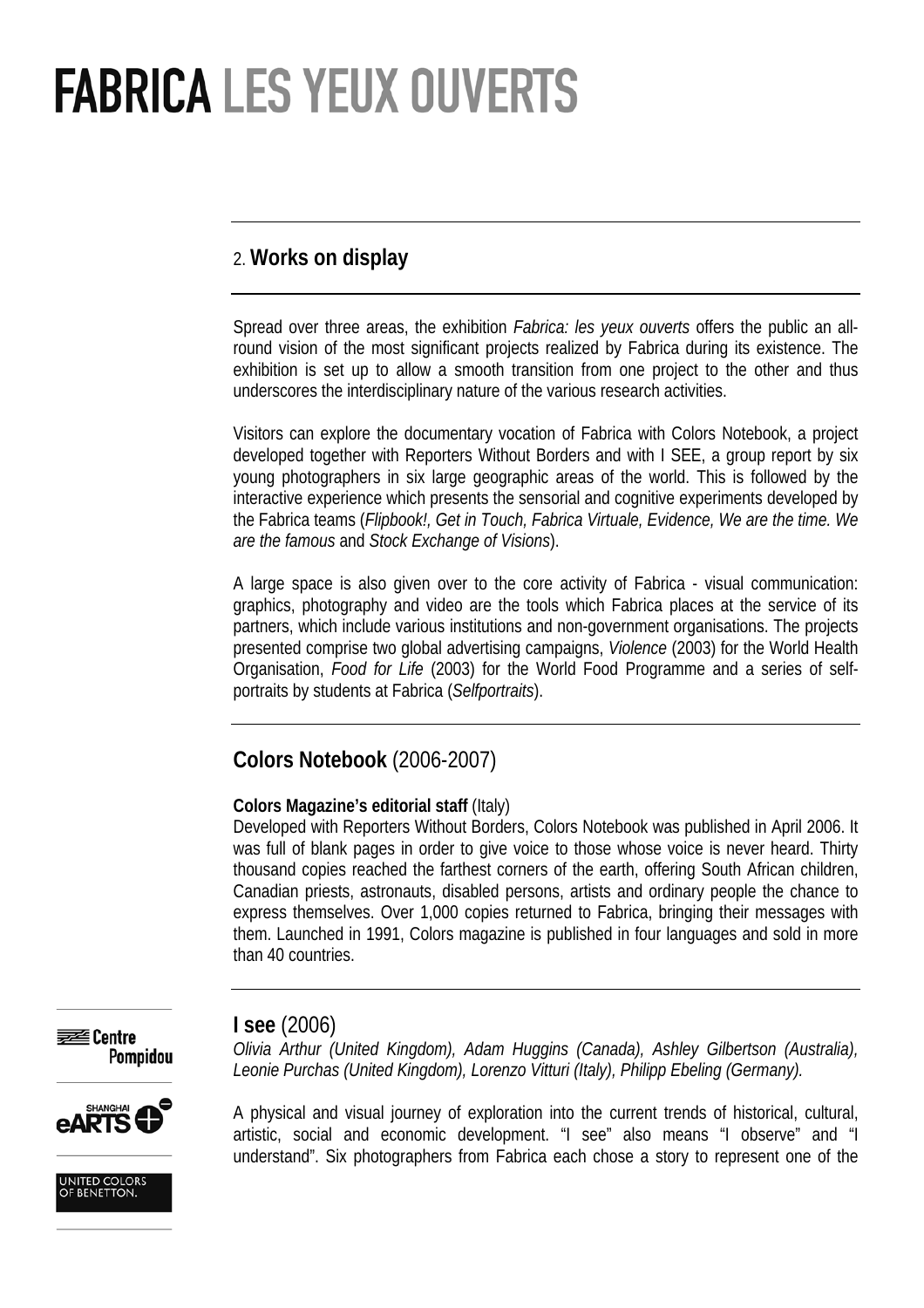world's six main geographic areas: North America, South America, East, Far East, Africa and Europe.

## **The middle distance**

## *Olivia Arthur (United Kingdom)*

Through the stories of young women living in Eurasian countries on the border between East and West, Olivia Arthur relates the social, cultural and religious pressures resulting from the encounter of different cultures and the ways in which the various societies react to change.

## **Death and birth**

## *Ashley Gilbertson (Australia)*

After risking his life every day for four years as a war reporter in Iraq, Ashley Gilbertson depicts the life and death of the various communities living in Vienna. He shows the value of our existence by photographing life's first cry and its dying breath.

## **The Villamil Family - divided lives**

### *Leonie Purchas (United Kingdom)*

Leonie Purchas's photo report explores the idea of the family and its role in society through a portrait gallery of a family divided, whose members live in Cuba and Los Angeles. Her work captures the things that stay the same even in different social environments.

### **Oil will never end**

### *Lorenzo Vitturi (Italy)*

Lorenzo Vitturi addresses the energy problem, from studies of alternative, cleaner energy sources to the depletion of the planet's resources. He focuses special attention on the exhaustion of the Caspian Sea oil fields.

### **Under the weather**

### *Philipp Ebeling (Germany)*

In a world where freak natural disasters are becoming a regular phenomenon and where people influence with their behaviour the course of nature, Philipp Ebeling invites to reflect on the slow and deep process going on behind the drama of climate change: expanding deserts, drying rivers, dramatically growing cities and sprawling industries, all bringing stark contrasts in people's daily lives.

### **Lines of food: men and fishing**

### *Adam Huggins (Canada) in co-operation with Terra Madre*

Terra Madre is a Slow Food forum which brings together representatives of communities across the five continents in order to develop a new idea of sustainable agriculture. Adam Huggins follows fishermen from three continents (Asia, America and Africa) during their work and daily life to record the various traditional fishing techniques and their relationship with the local way of life.





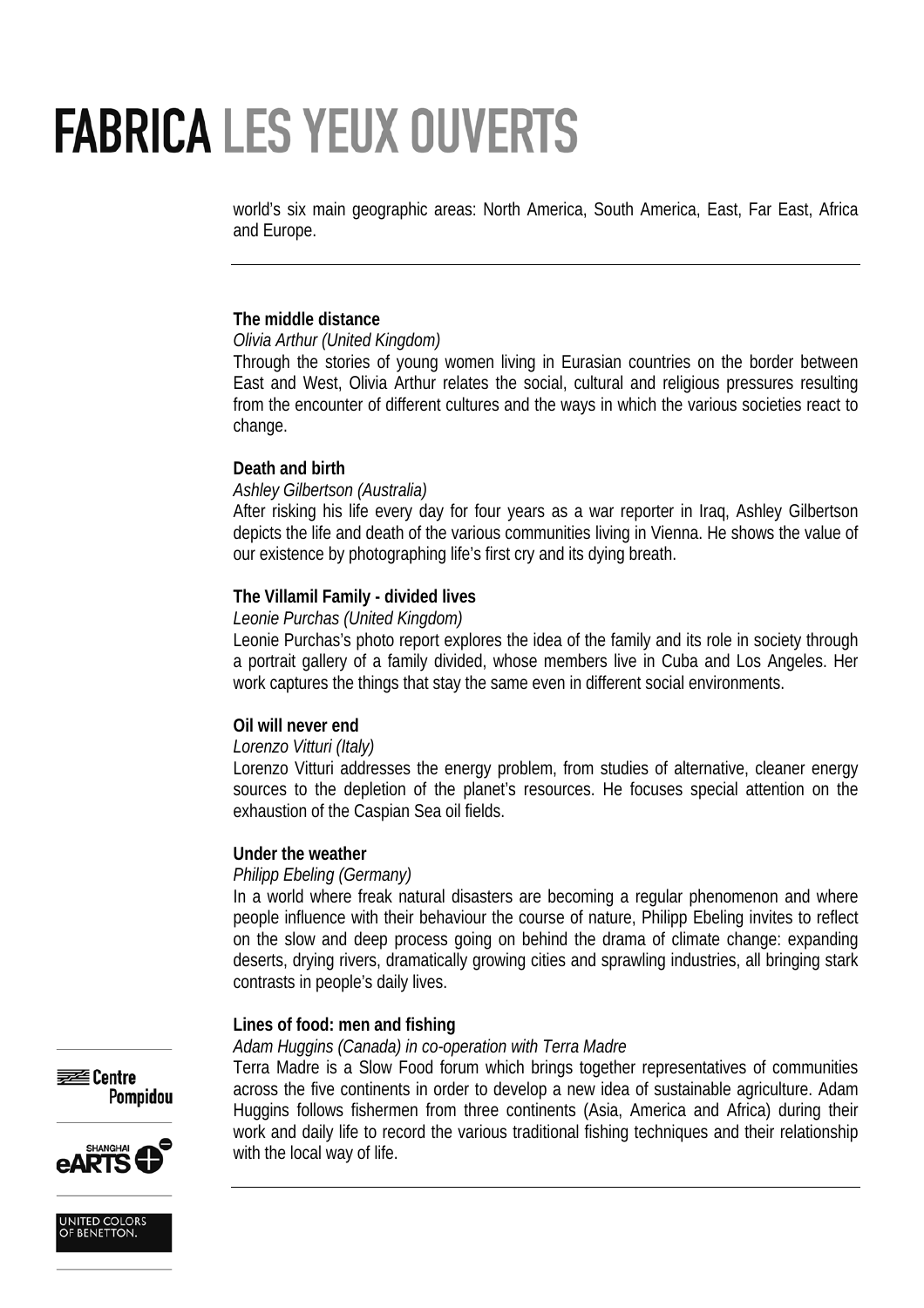## **Flipbook!** (2005-2007)

*Juan Ospina (Colombia), with contributions by Enrique R. Grullon (Dominican Republic), Maik Bluhm (Germany), Hans Raber (Austria)* 

Grand Prize winner at the prestigious Japan Media Arts Festival, FLIPBOOK! (http://www.fabrica.it/flipbook/), an interactive animation project, enables anyone to draw an animated story, then upload it and share it online. The result is a community of thousands of short stories. In a very short time, FLIPBOOK! has become a web phenomenon with over 200,000 animations and 15 million visitors.

## **Get in touch** (2007)

*Stefano Bergonzini (Italy) in co-operation with Luca Bilotta (Italy)* 

A sensory wall which uses graphic signs to connect the hands that touch it to create a visual reproduction of the network concept which underpins Fabrica's vision of the world, in the sense of technological interactivity and an ideological dialogue among different cultures.

## **Fabrica virtuale** (2005)

*Pierre Fichefeux (France), Harun Alikadic (Bosnia), Mathieu Guimier (France)* 

Fabrica Virtuale is a "quake" that makes possible to take a virtual tour through Fabrica, by means of a three-dimensional space in which the building designed by Tadao Ando is recreated in every detail. Fabrica Virtuale is a Quake mod based on the engine created by ID Software for the videogame Quake 3. The concept was developed by a team from the Interactive area, who adapted the mechanics of this well-known game to create an interactive environment.

## **Evidence** (1995)

*Godfrey Reggio (USA)* 

Godfrey Reggio - visionary American director and the man behind *Anima Mundi* - observes children's relationship with television in a short film; the soundtrack is by Philip Glass. Produced when Reggio was Fabrica's director, Evidence has been shown at many film festivals, including Locarno in 1997.



## **We are the time. We are the famous** (2005)





*Kingdom), Oriol Ferrer Mesía (Spain)*  An installation that brings visitors into the action. It explores two ways of being portrayed in a time span: the fixed photo image or a filmed sequence. Visitors interact in real time with two images of themselves: the first, in slow motion, confuses our perception of time, while the

other fragments time into a succession of stills. On one wall, visitors must stand still to see

*Andy Cameron (United Kingdom), Hans Raber (Austria), David McDougall (United*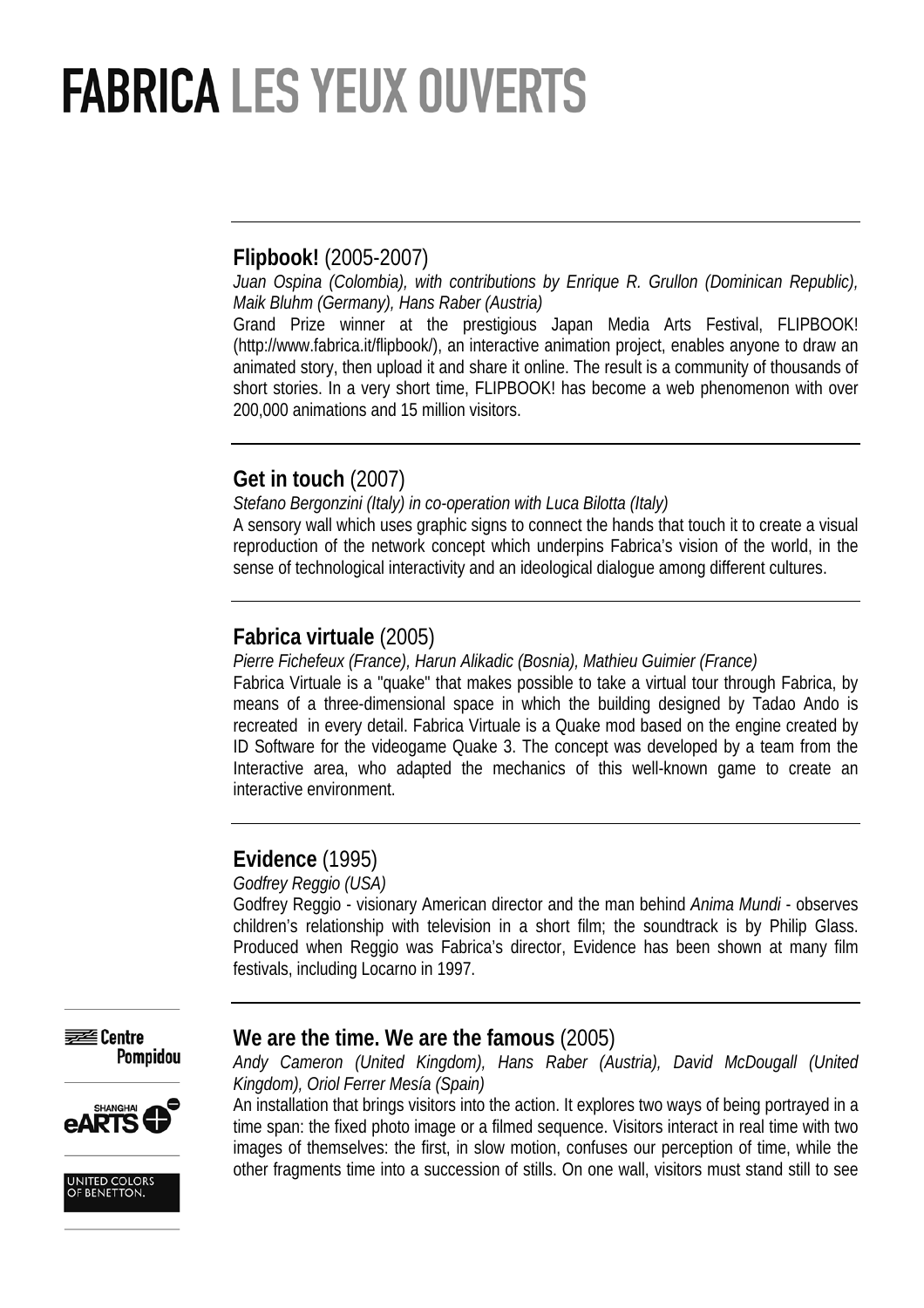their image, while on the other they have to keep moving to generate a sequence. The title is taken from J.L. Borges's poem: "We are the time. We are the famous".

## **Stock exchange of visions** (2006-2007)

*From an idea by Gregor Kuschmirz (Germany), with contributions by Alfio Pozzoni (Italy), Paolo Jannuzzi (Switzerland), Stefano Bergonzini (Italy), Giorgio Collodet (Italy)* 

Drawing inspiration from stock exchanges' scrolling ticker screens, Stock Exchange of Visions displays scientists', sociologists' and futurologists' vision of the future as concerns culture, the environment, resources, the economy and society. By means of an under-floor control panel, visitors can choose the subject that interests them, thus generating a diagram with the topics of greatest concern to the public. Stock Exchange of Visions is also a website, www.stockexchangeofvisions.org, to create a global network of "visions" crucial to the future of humanity.

## **Visual communication** (1994-2007)

## *Fabrica, various creators*

An image gallery of Fabrica pictures for non-profit organisations such as the World Health Organisation, Amnesty International, Lawyers' Committee for Human Rights, Witness, the FAO (the UN's Food and Agricultural Organisation) and the UNHCR (the United Nations High Commissioner for Refugees). Posters for cultural projects, books, musical events, and films co-produced by Fabrica (such as *No Man's Land*, Oscar winner for Best Foreign Film); pictures and campaigns for Fabrica-organised exhibitions; posters for topical events (such as Visions of Hope regarding September 11) or global issues (drugs, AIDS, diversity, soccer and religion). The Wanted Creativity collection of illustrations and personal projects.

## **Violence** (2003)

## *Gabriele Riva (Italy)*

A communication campaign for WHO (the World Health Organisation) dealing with the most difficult kinds of violence to report and fight: marital violence, self-inflicted injuries, sexual violence, group violence, child abuse, ill-treatment of old people, child abandonment. Launched in May 2003, the campaign was publicised around the world and translated into many different languages to raise awareness about means of getting help and taking preventive measures.

 $\equiv$  Centre **Pompidou** 





## **Food for life** (2003)

*James Mollison (United Kingdom)* 

A United Colors of Benetton advertising campaign developed in co-operation with the UN's World Food Programme. The pictures, taken in Afghanistan, Cambodia, Guinea and Sierra Leone, illustrate the correlation between malnutrition and social problems (education, jobs, peace, female emancipation). The distribution of food in schools was particularly effective in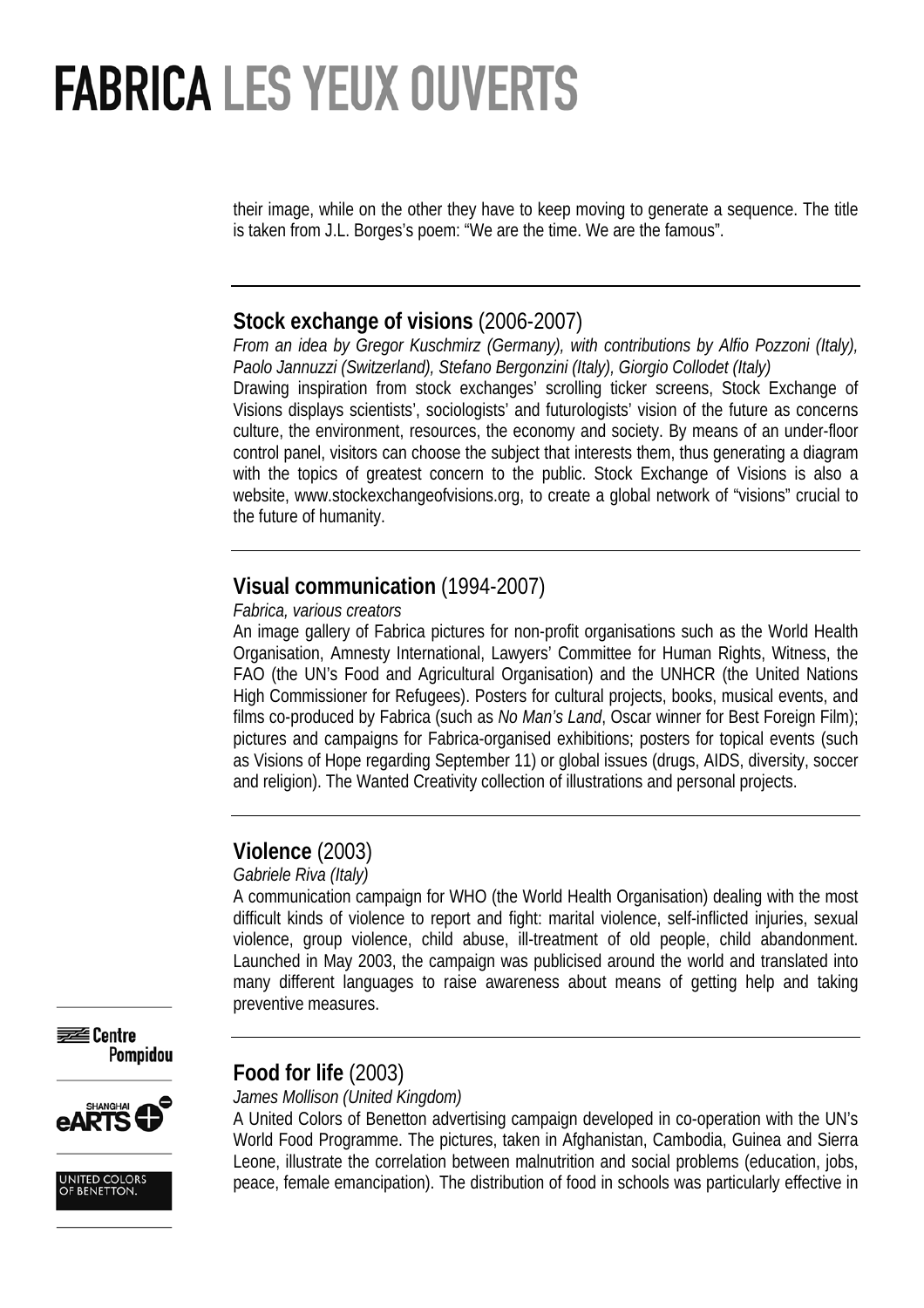ensuring children could receive an education. Fabrica has produced United Colors of Benetton's communication campaigns since 2000.

## **Selfportraits** (1995-2007)

*Fabrica, various creators* 

A selection of self-portraits made by the young people at Fabrica. A way of showing Fabrica's origins and its present reality through the eyes of those who have been part of the communication centre's life.

= Centre Pompidou



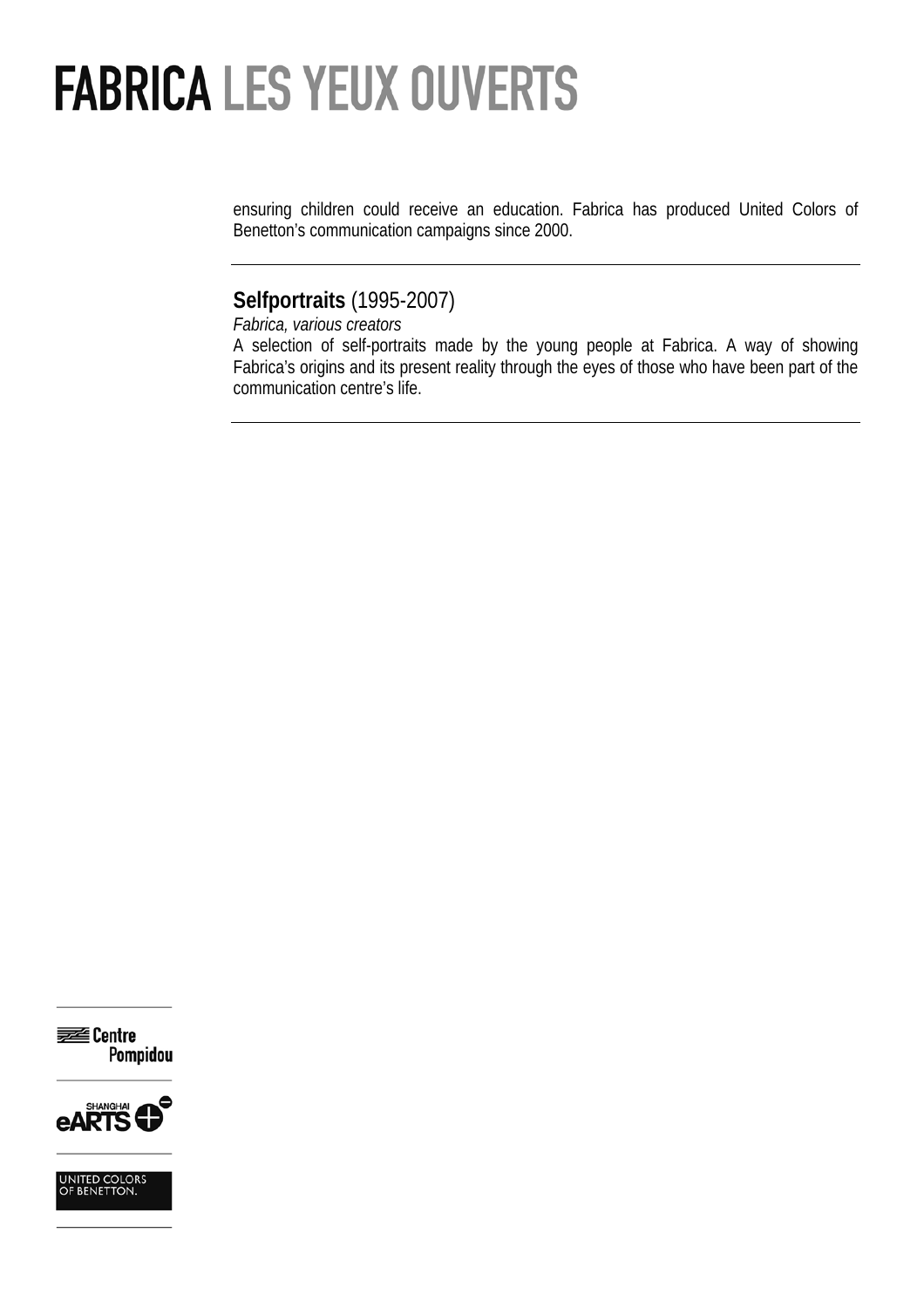## 3. **Press pictures**

1. **Projects** 

**Colors notebook** (2006-2007) *© Colors / Fabrica* 

Credits:

Images no. 01, 02: *William Weazrock Huezo*  Images no. 03, 04: *Eria Solomon Nsubuga*  Images no. 05, 06: *Guadalupe de Aguero Servin, Ximena de A.* Image no. 07: *anonymous* Images no. 08, 09: *Patricia Tourne*  Images no. 10, 11: *Irwin Cruz*  Images no. 12, 13: *Isotta Dardilli*  Images no. 14, 15: *Young Heroes* Images no. 16, 17: *Aysha Ahmed* Images no. 18, 19, 20: *Natasja Maria Fourie*  Images no. 21, 22: *Mirella Brugnerotto*  Images no. 23, 24: *Javin Mo* Images no. 25, 26: *Twiggy Li*  Images no. 27, 28: *Pascal Hachem*  Images no. 29, 30, 31: *Frances Alcaraz* Image no. 32: *Covers* 

Photo credits: Images no. 01-17 and 32: *Sebastiano Scattolin / Fabrica*  Images no. 18-31: *Alessandro Russotti* 

#### **Interactive**

**Get in Touch** (2007) *© Santi Caleca*

**Fabrica Virtuale 1, 2** (2005) *© Pierre Fichefeux, Harun Alikadic, Mathieu Guimier / Fabrica* 

 $\equiv$  Centre Pompidou

**Stock Exchange of Visions 1** (2006-2007) *© Mauro Bedoni / Fabrica* 

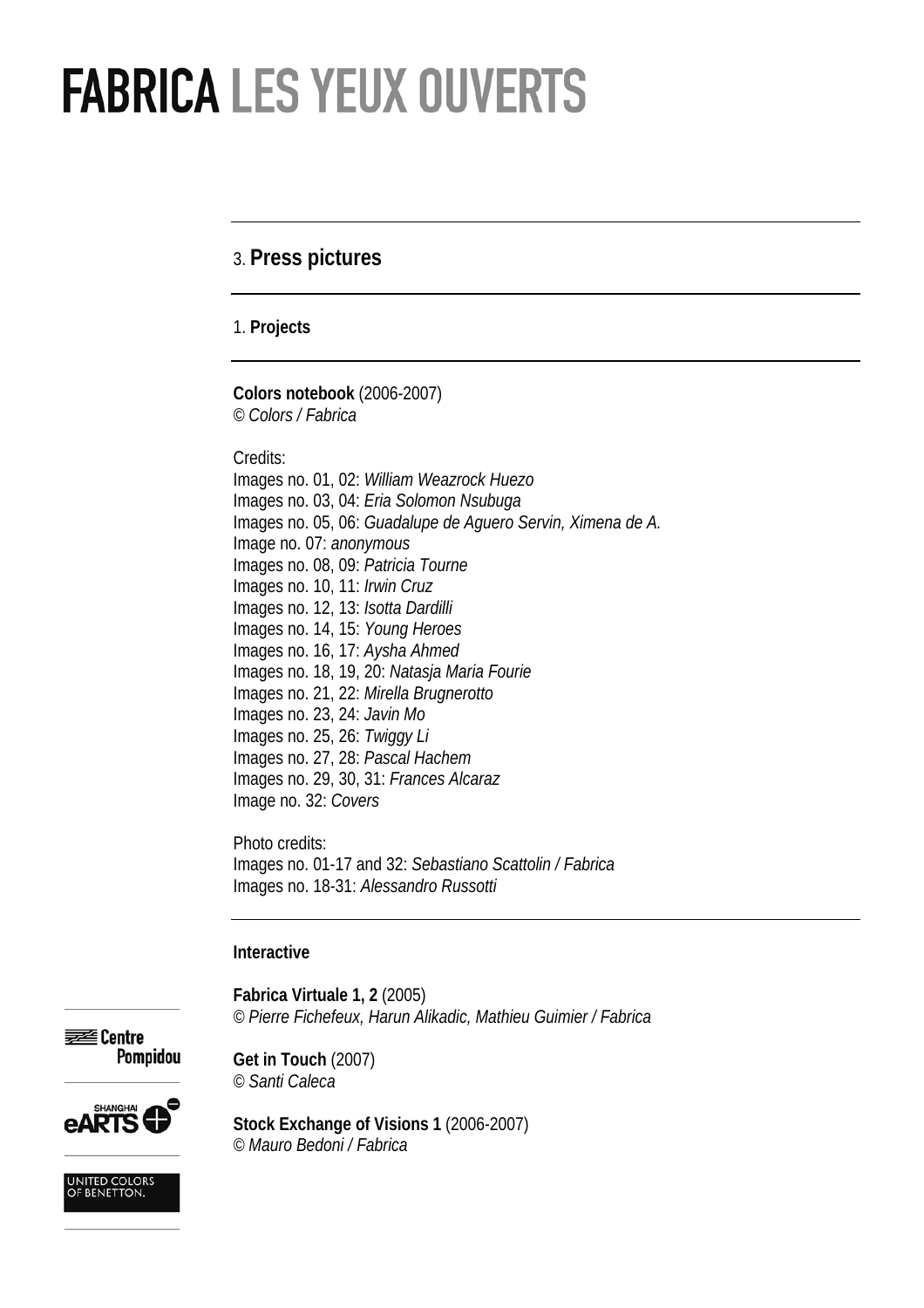### **Stock Exchange of Visions 2** (2006-2007) *© Santi Caleca*

**We are the time. We are the famous 1, 2** (2005) *© Andy Cameron, Hans Raber, David McDougall, Oriol Ferrer Mesía / Fabrica* 

## **Photography**

**I see** (2006):

Death and birth *© Ashley Gilbertson / Fabrica* 

Lines of food: Men and fishing *© Adam Huggins / Fabrica* 

Oil will never end *© Lorenzo Vitturi / Fabrica* 

The middle distance *© Olivia Arthur / Fabrica* 

The Villamil Family – divided lives *© Leonie Purchas / Fabrica* 

Under the weather *© Philipp Ebeling / Fabrica*

### **Visual communication**

**Food for Life** (2003) *© James Mollison / Fabrica*

**Violence** (2003) *© Gabriele Riva / Fabrica* 

**Misc. Visual Communication:** 

 $\equiv$  Centre Pompidou

**Ashtray** (2007) *© Marian Grabmayer / Fabrica* 



UNITED COLORS<br>OF BENETTON.

**Bomb vending machine** (2006) *© Yianni Hill / Fabrica*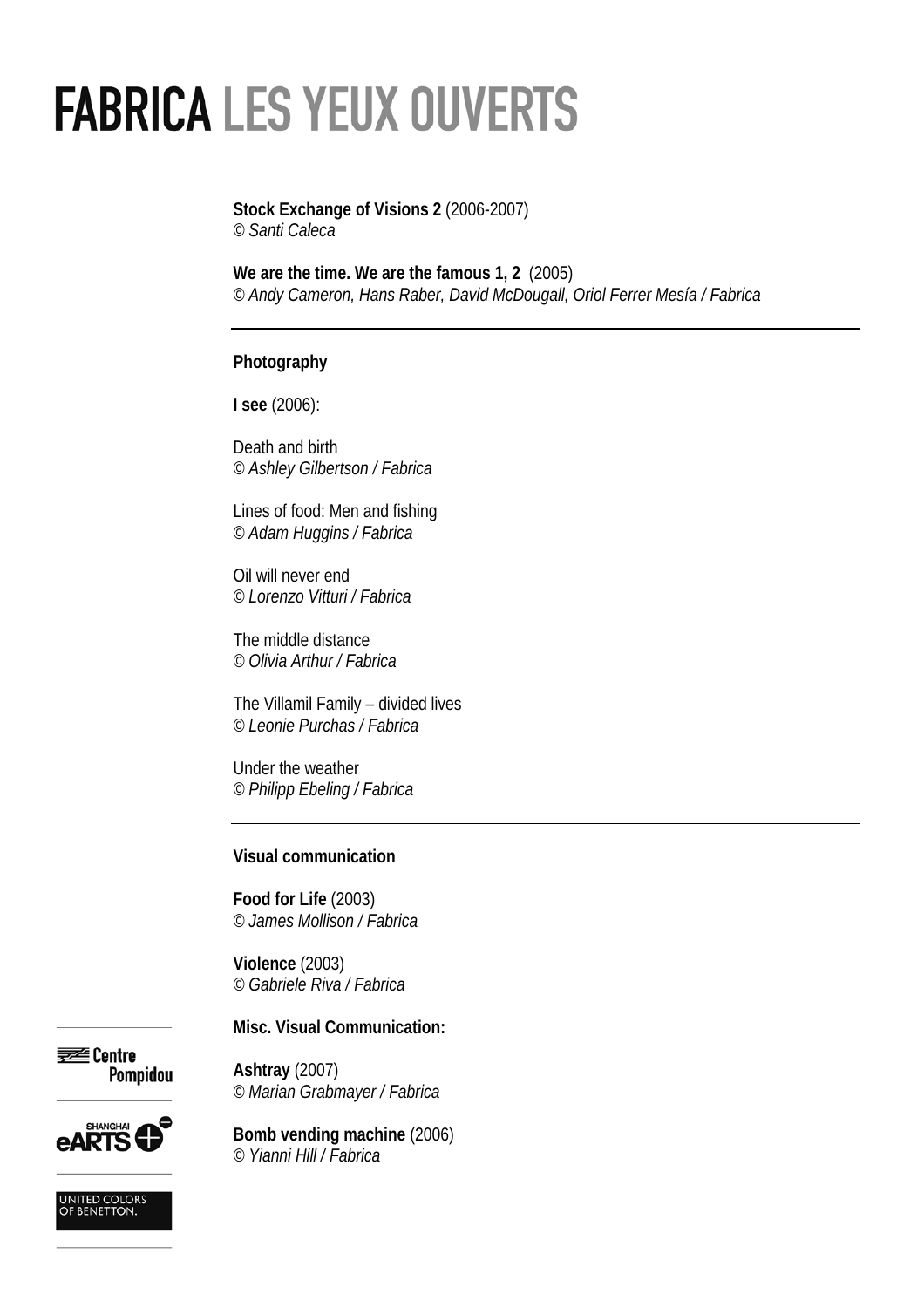**Image of old Che Guevara, old John Lennon and old Marilyn** (2005) *© Erik Ravelo / Fabrica* 

**Restaura** (2007) *© Gabriele Riva, Natale Cardone / Fabrica* 

**Road safety 1** (2007) *© Marian Grabmayer, Reed Young / Fabrica* 

**Road safety 2** (2007) *© Yianni Hill, Reed Young / Fabrica* 

## 2. **Architecture**

Image no. 01: Internal view of the agora *Architect: Tadao Ando*  © Francesco Radino

Image no. 02: Garden and view of Villa Pastega *Architect: Tadao Ando*  © Francesco Radino

Image no. 03: Garden and Front of the ancient Villa Pastega *Architect: Tadao Ando*  © Francesco Radino

Image no. 04: Colonnade and Agora *Architect: Tadao Ando*  © Francesco Radino

Image no. 05: Perspective View of the Elliptical Square *Architect: Tadao Ando*  © Francesco Radino

Image no. 06: Spiral Gallery *Architect: Tadao Ando*  © Francesco Radino

*© Erik Ravelo/Fabrica* 

3. **Xi'an Businessmen Army** (2007)

**DESE Centre** Pompidou



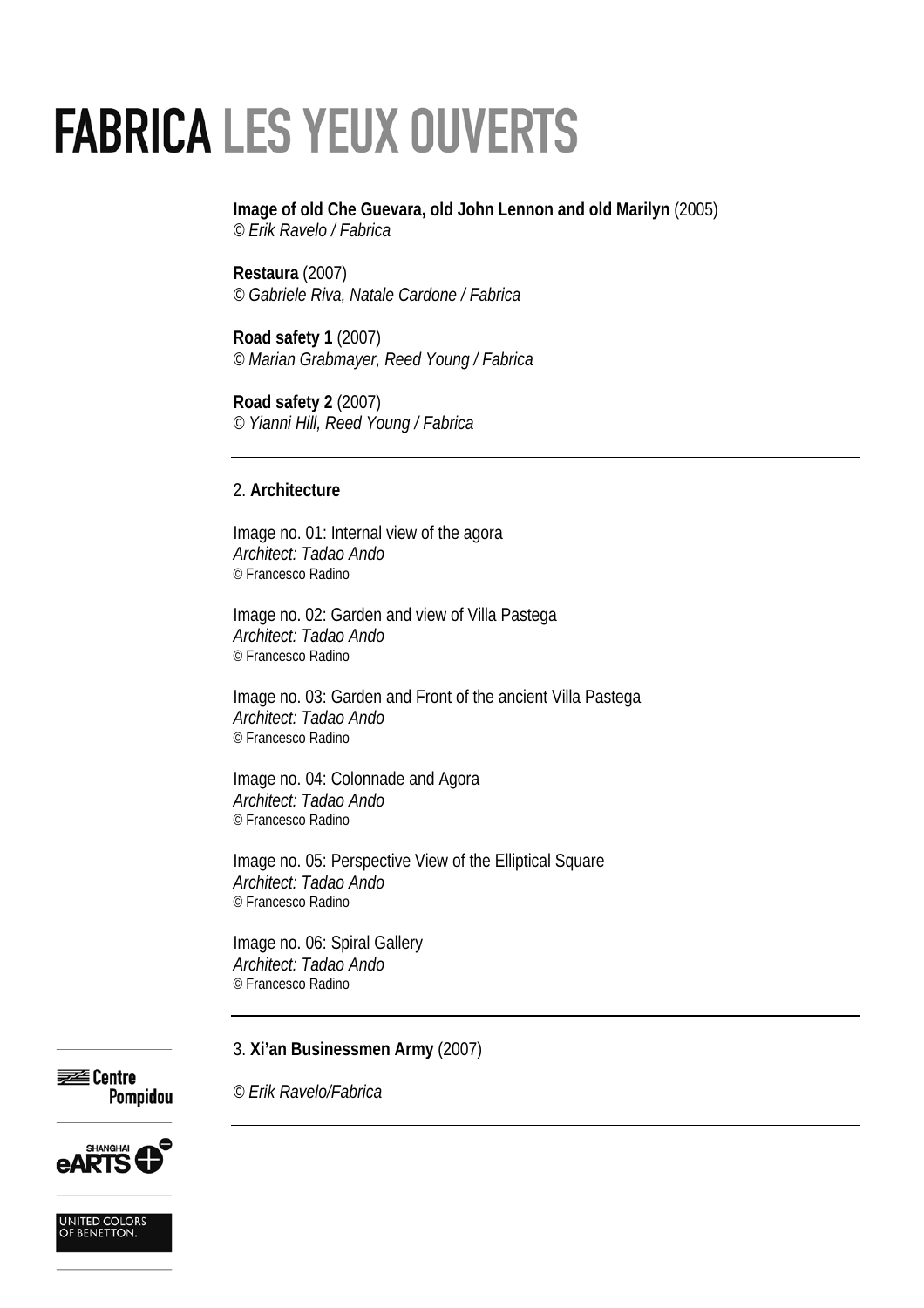## 4. **Useful information**

*Fabrica: les yeux ouverts* exhibition is open from 19 October to 11 November 2007

#### **Admission**

Free entrance Last entrance 4.00 pm

## **Opening times:**

The exhibition is open every day, from 9.00 a.m. to 5.00 p.m.

Shanghai Art Museum No. 325, West Nanjin Rd., Shanghai, 200003

## **More info:**

Shanghai Art Museum: Tel.: +86-21-6327 2829 www.cnarts.net/shanghaiart

Fabrica: Tel. +39-0422-516309 www.fabrica.it





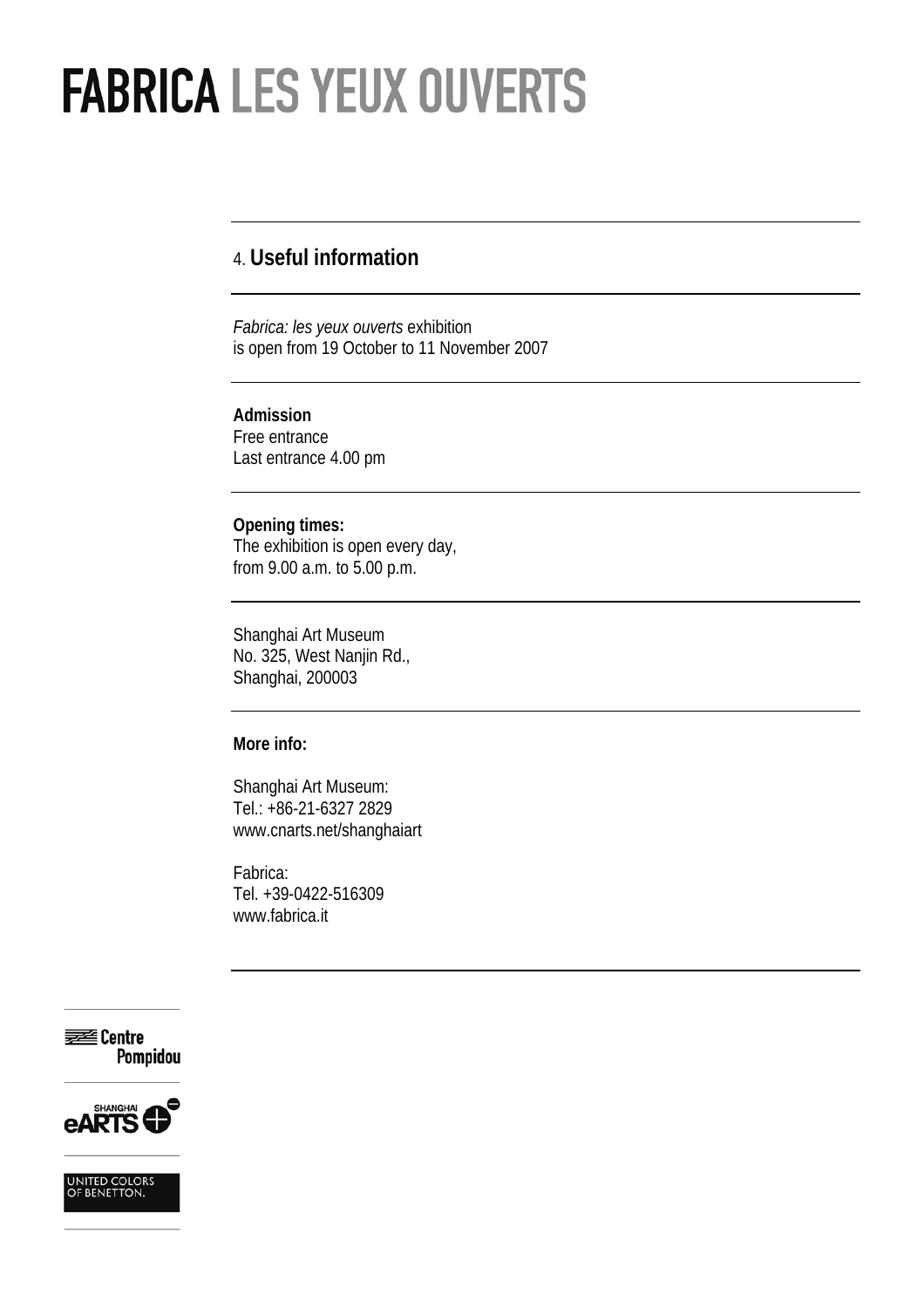## **FABRICA PROFILE OF THE RESEARCH CENTRE**

Fabrica is Benetton's communication research centre, created in 1994 from Benetton's cultural heritage. It is located in Italy, near Venice, in a complex which Tadao Ando restored and enlarged.

Fabrica's challenge is both an innovative and international one. It is a way of marrying culture and industry, using a form of communication which no longer relies only on the usual kinds of advertising, but conveys industrial culture and the company's intellect through other media: design, music, cinema, photography, publishing, the Internet. Fabrica has chosen to back the hidden creativity of young artists/researchers from all over the world. Following careful selection, they are invited to develop concrete communication projects under the direction of some of the main players in these areas.

In presenting the *Fabrica: Les Yeux Ouverts* exhibition in *a*utumn 2006*,* the Pompidou Centre, one of the world's foremost cultural bodies, expressed its respect and appreciation for Fabrica's work. The exhibition showcased Fabrica's many different "souls", demonstrating its documentary work through *COLORS* and photo reportages, and its more artistic, visionary and conceptual side through films and installations. Following the attention shown to this project by international media and the high number of visitors, the exhibition has become a wandering project, it was presented at the Triennale in Milan during summer 2007 and is resuming its travels next autumn in China, at the Shanghai Art Museum.

#### VISUAL COMMUNICATION

**ABRICA** 

In this field, Fabrica has developed numerous campaigns for cultural bodies and non-profit organisations such as the UN, the FAO (the UN Food and Agricultural Organisation), the UNHCR (the United Nations High Commissioner for Refugees), WHO (World Health Organisation), Amnesty International, Reporters Without Borders, SOS Racisme, Lawyers Committee for Human Rights and Witness. Fabrica has created several communication projects for Benetton Group since 2000, often in partnership with humanitarian organisations. These projects include *James and Other Apes* (2004), with the support of primatologist Jane Goodall, and *Food for Life* (2003) in co-operation with the World Food Programme, the UN agency that leads the fight against hunger around the world.

#### **PHOTOGRAPHY**

Another field of Fabrica's research is photography, which creates the foundations of exhibitions like *Visions of Hope* (held to mark the first anniversary of 11 September and organised in collaboration with *The New Yorker* weekly magazine), publishing projects like *Kosovars* (published by Leonardo Arte and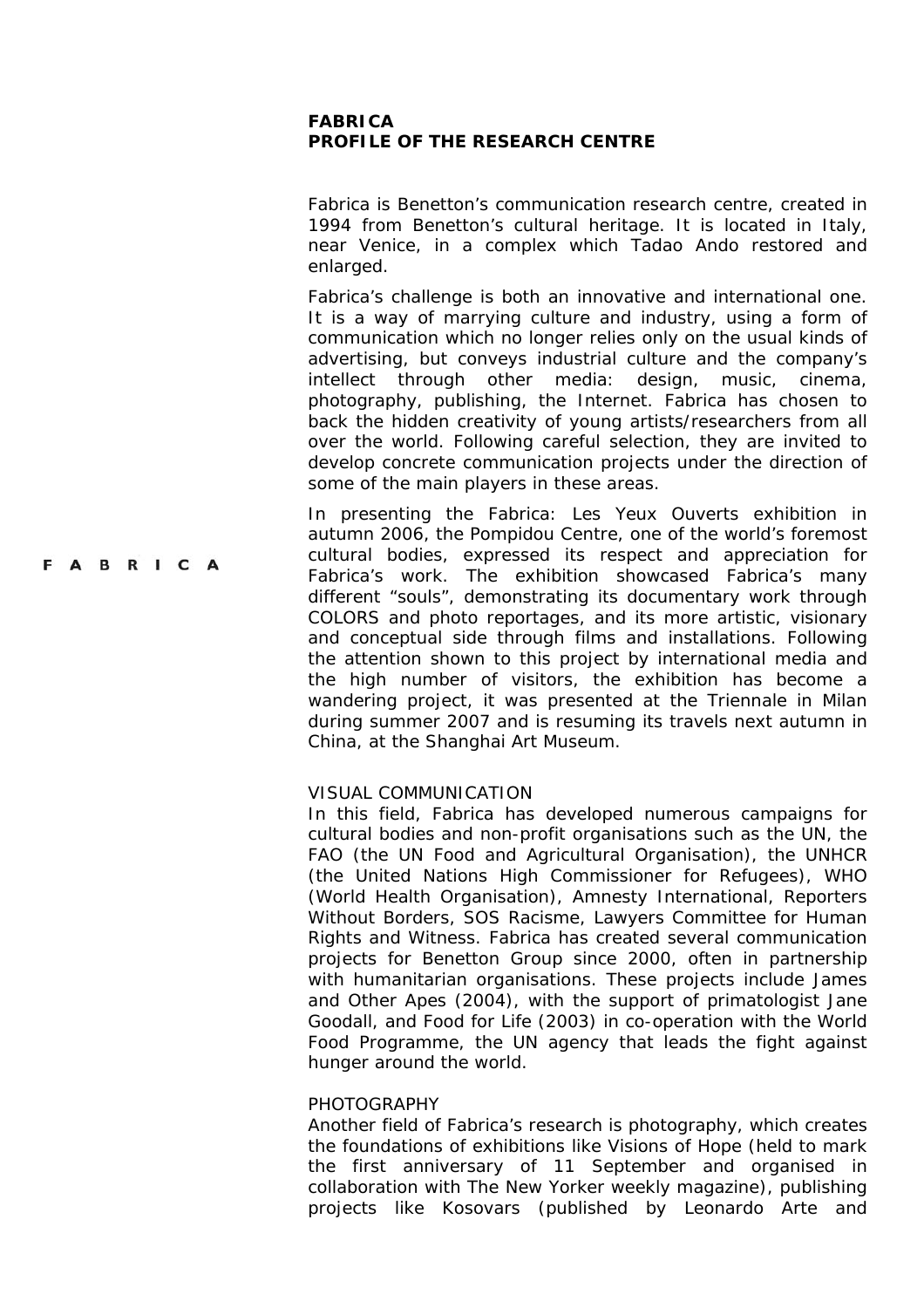produced in refugee camps in Kosovo) and *Lavoratori* ("Workers", published by Feltrinelli, about immigrant workers in north-eastern Italy) and the above-mentioned communication campaigns. Among the most interesting recent ventures is *I SEE* (2006) an exploration of the directions in which historical, cultural, artistic and socio-economic developments are going, seen through the eyes of six young photographers in the world's six main geographic areas (North America, South America, East, Far East, Africa, Europe). Two young Chinese photographers from the Photography area produced an entire issue of *COLORS* about Beijing, published in March 2007.

### CINEMA

Fabrica has co-produced a number of films, that competed at the leading European film festivals, in order to support and encourage independent voices from the "rest of the world" (particularly Africa, the Arab world, Asia, Latin America). They include *No Man's Land* by Bosnian director Danis Tanovic (Best Screenplay award at Cannes 2001, Golden Globe for the Best Foreign Film and Academy Award for the Best Foreign Film 2002), *Secret Ballot* by Iranian director Babak Payami (Best Director award at Venice 2001) and Chinese director Zhang Yuan's *Seventeen Years* (Silver Lion for Best Director at the 1999 Venice Film Festival). Fabrica's last film project was *Tropical Malady*, by Thai director Apichatpong Weerasethakul, which won the Jury Prize at Cannes in 2004.

#### MUSIC

Music is another area in which Fabrica explores new forms of communication through the creativity of artists-experimenters from around the world. The world première of *Winners* took place in 2006. *Winners* is a multimedia joint venture in cooperation with the Brisbane Festival on the theme of the dialogue between winners and losers. The music is accompanied by performances, interactivities and audio and video link-ups. Fabrica designed the new multimedia production for *Surrogate Cities – Venezia*, by German composer Heiner Goebbels, which opened the Venice Music Biennale at La Fenice opera house in 2005. *CREDO*, created in 2004, is a multimedia work that addresses religious and ethnic conflict, funded by the European Community as part of the Culture 2000 project. After the première at Karlsruhe's Staatstheater, *CREDO* was presented in Rome for the 5<sup>th</sup> World Summit of Nobel Peace Prize Laureates.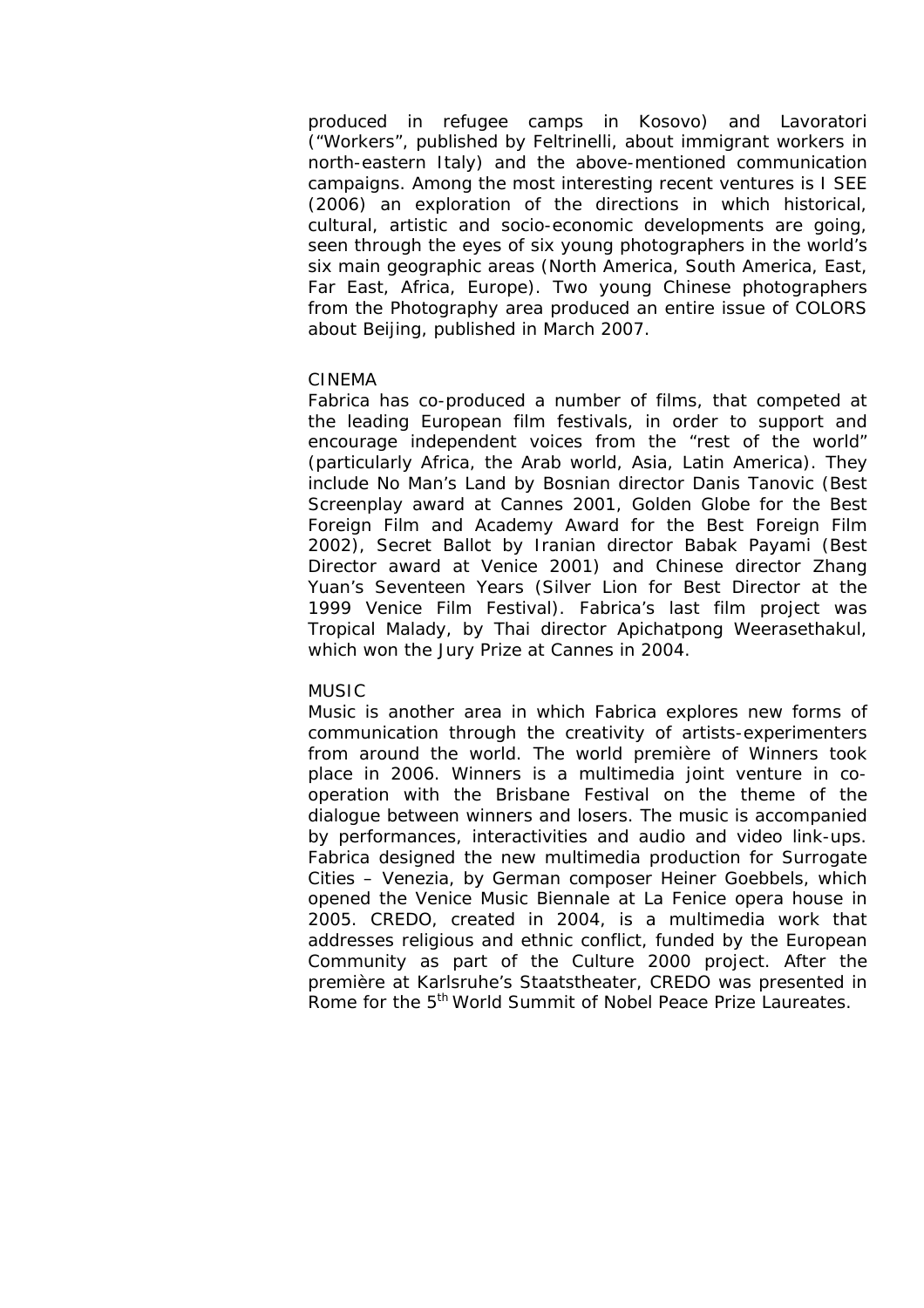#### **DESIGN**

Fabrica's young designers are working on innovative products, interior design and industrial design projects. Fabrica launched Fabrica Features in Bologna in September 2001. Fabrica Features are retail spaces that sell the brand's design articles and double as multiethnic and multimedia spaces where concerts, screenings, live performances and workshops offer major opportunities for people to meet. Today, Fabrica Features spaces are also in Lisbon, Hong Kong, Rotterdam and London. Fabrica has designed many different collections for leading international brands, such as Paola C. (two tableware collections, in 2002 and 2005), Metalarte (a range of Pyrex lamps, 2005) and Casamania by Frezza (a garden furnishing accessories collection presented at the Milan International Furniture Show in 2005).

### NEW MEDIA

In addition to a number of international award-winning websites, Fabrica's new media projects include web design, video art, interactive games and multimedia events. One of its main current projects is UCB TV, the Benetton sales network's TV channel, designed to promote the brand's global philosophy, support retail operations and publicise entertainment and video art contents created by Fabrica.

Winner of the Grand Prize Award at the prestigious Japan Media Arts Festival, *FLIPBOOK!* (http://www.fabrica.it/flipbook/), an interactive animation project, enables anyone to draw an animated story, then upload it and share it online. In just a few months, the site had 15 million visitors and over 200,000 animations were uploaded.

From 3 March to 20 April 2007, Shanghai's Museum of Contemporary Art (MoCA) invited Fabrica to take part in the interactive and multimedia art exhibition, REMOTE/CONTROL, with its installation *Piacere, Fabrica*.

Furthermore, Fabrica is responsible for updating www.benettontalk.com, a blog open to everybody's ideas, where people can reflect, send comments or post their opinion on global issues: the environment, rights, diversity, local communities, development.

### PUBLISHING

Its work in traditional media forms, like publishing, has generated a series of publications, for which Fabrica often creates the photography. These include *COLORS 1000 Extra-Ordinary Objects* (2000, chosen by the publishers Taschen as one of the publications with which to celebrate its 25<sup>th</sup> anniversary) and *COLORS 1000 Signs* (2004)*,* both published by Taschen*. Fabrica 10 - From chaos to order and back* (Electa, 2004) gives a round-up of Fabrica's activities over its first ten years.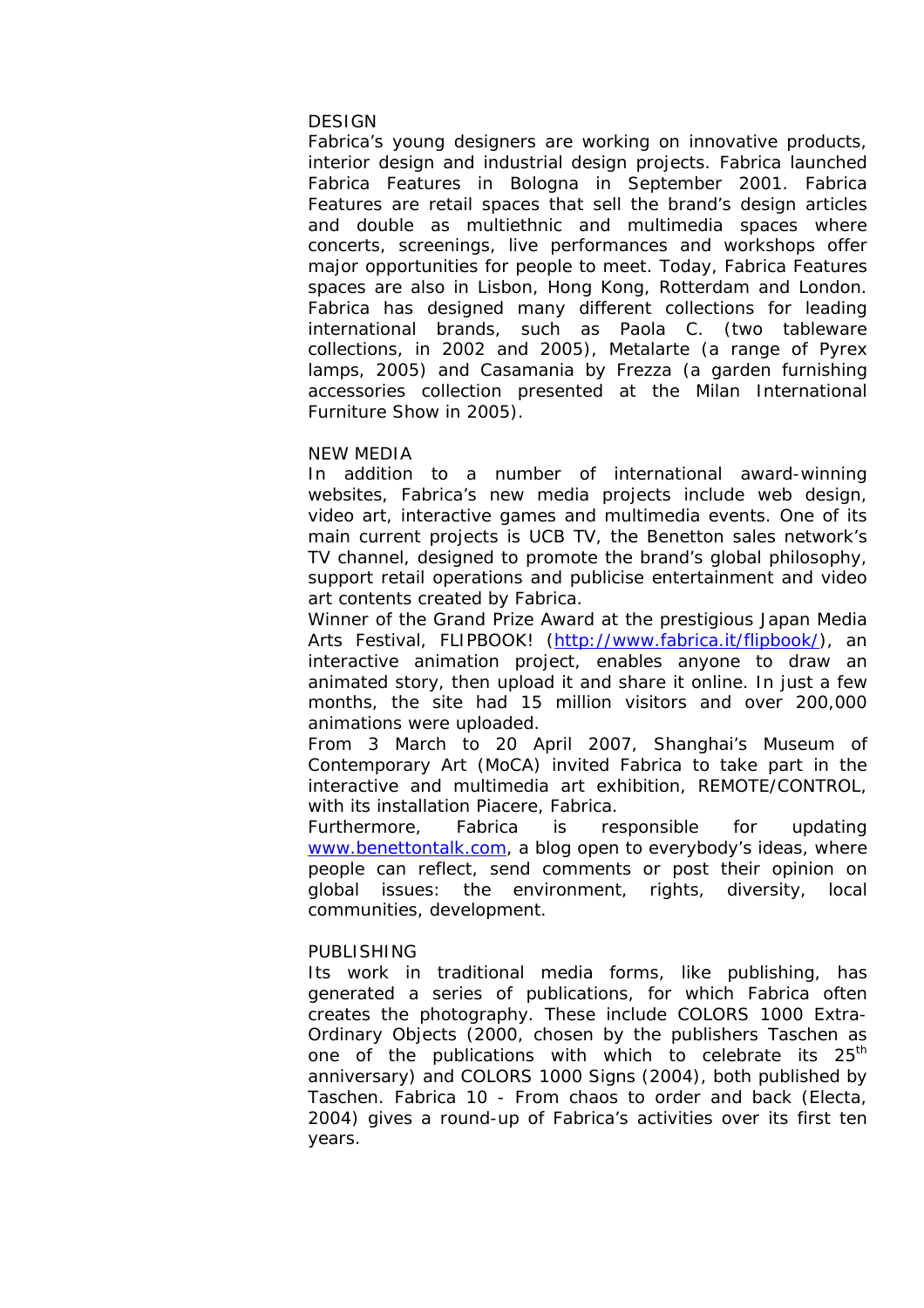#### COLORS

Fabrica's publishing activities include *COLORS*, the magazine financed by Benetton Group. Starting from issue no. 72, *COLORS* becomes even more international than before: in addition to the three bilingual editions – English with Italian, French or Spanish – there will be also a Chinese edition, distributed in China as from November 2007.

The full series of *COLORS* issues was included in the 25/25 exhibition at the Design Museum, London (29 March-22 June 2007), which featured the 25 most influential design objects of the past 25 years.

The magazine has received media accolades from all over the world, such as for example *Good Magazine*, an American bimonthly cultural and lifestyle publication, which included the first thirteen issues, under Tibor Kalman's editorship, in the ranking of the 51 best magazines of all times, or *La Vanguardia*, a Spanish daily which described it as one of the trendiest cultural magazines on the world scene.

*COLORS* is sold in over forty nations; it is published in three editions, four languages and on the Internet.

www.fabrica.it

October 2007